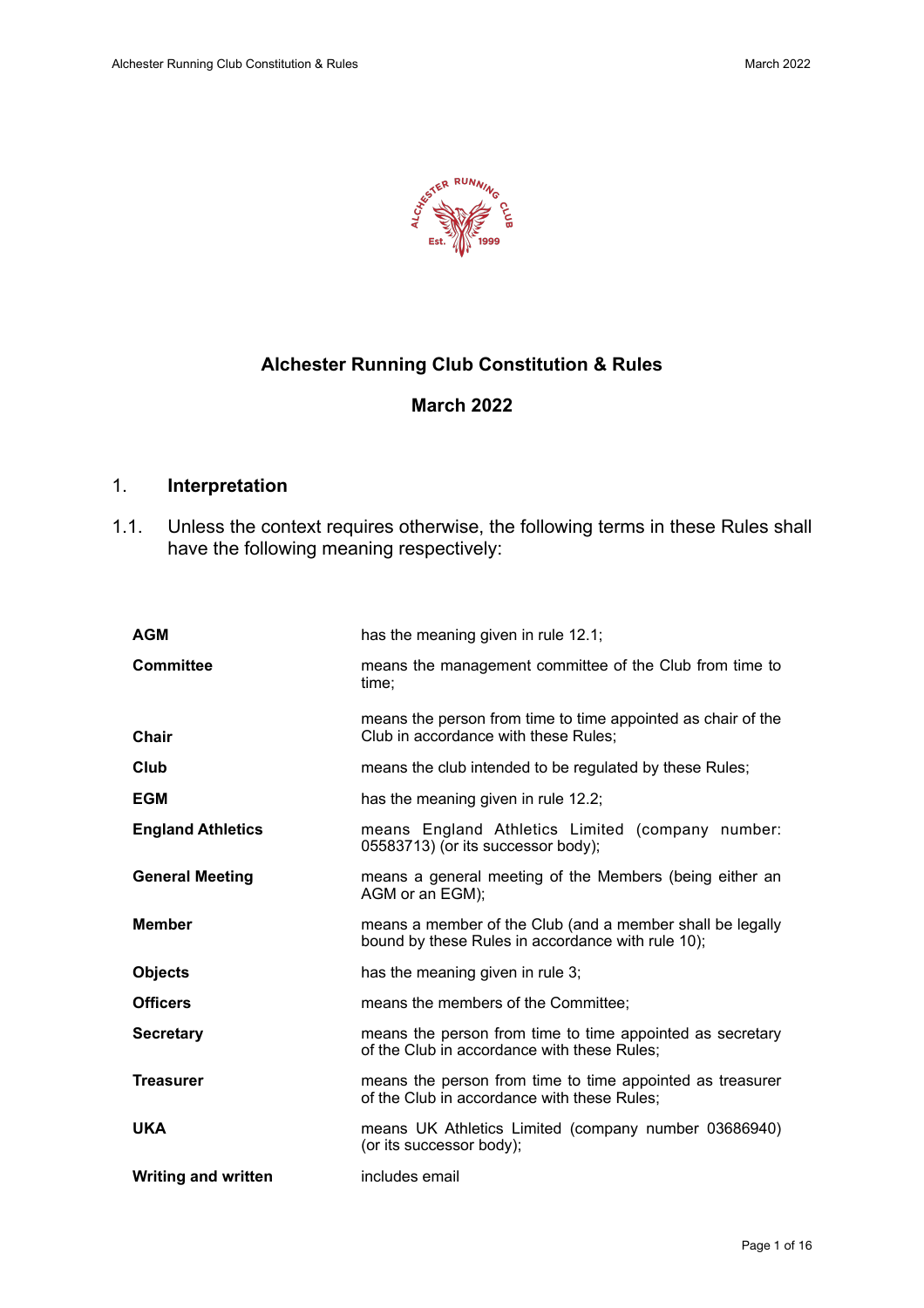### 2. **Name and Office**

- 2.1. The Club shall be called **Alchester Running Club**
- 2.2. The principal office of the Club shall be situated in England**.**

### 3. **Objects**

- 3.1. The objects of the Club (Objects), which was formed in 1999 are to promote running for the public benefit generally but with particular reference to the inhabitants of Bicester in Oxfordshire and its surrounding areas.
- 3.2. To promote community participation in healthy recreation by providing (a) opportunities for running to improve fitness and health and (b) coaching, competition and other services to support this activity.

### 4. **Ethos**

4.1. The Club is committed to ensuring that equity is incorporated across all aspects of its operations, activities and development. In doing so, the Club acknowledges and adopts the following Sport England definition of sports equity:

*'Sports equity is about fairness in sport, equality of access, recognising inequalities and taking steps to address them. It is about changing the culture and structure of sport to ensure it becomes equally accessible to everyone in society.'*

- 4.2. To be recognised as a local centre of excellence and support for the promotion of running as a sport to those over the age of 18.
- 4.3. The Club respects the rights, dignity and worth of every person and shall treat everyone equally within the context of their sport, regardless of age, disability, gender reassignment, marriage and civil partnership, pregnancy and maternity, race, religion or belief, sex or sexual orientation.
- 4.4. The Club is committed to everyone having the right to enjoy their sport in an environment free from threat of intimidation, harassment and abuse.
- 4.5. All Members have a responsibility to oppose discriminatory behaviour and promote equality of opportunity.
- 4.6. The Club will deal with any incidence of discriminatory behaviour seriously according to the Club's disciplinary procedures.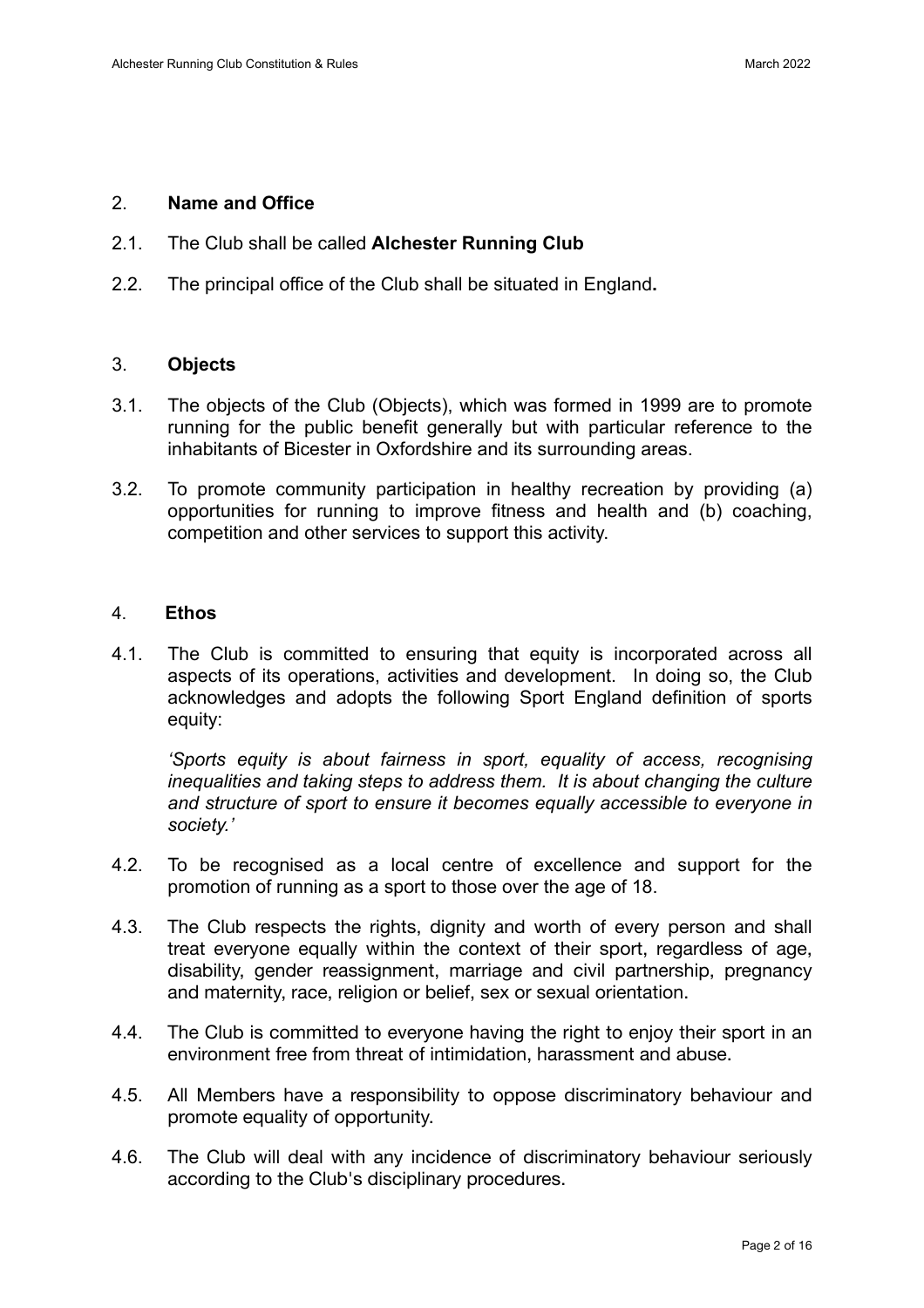### 5. **Exercise of Powers**

In furtherance of the Objects but not otherwise the Club may exercise the following powers:

- 5.1. to carry on a sports club;
- 5.2. to provide sports coaching, training and equipment;
- 5.3. to participate in and organise leagues, competitions, tournaments, running races and related activities;
- 5.4. to provide information, advice and guidance in running, competitions, coach development and other related activities;
- 5.5. to publish or distribute information including by means of reports, books, leaflets, films, videos, websites and any other media;
- 5.6. to draw, make, accept, endorse, discount, execute and issue promissory notes, bills, cheques and other instruments and to open and operate bank accounts in the name of the Club;
- 5.7. to accept or disclaim gifts of money or any other property;
- 5.8. to raise funds and to invite and receive contributions;
- 5.9. to take on, hire, lease, acquire, alter, improve, construct and maintain property and equip it for use;
- 5.10. to reconstitute as a body corporate and transfer some or all of the undertaking, assets and liabilities of the Club to its corporate successor;
- 5.11. to insure the property of the Club against any foreseeable risk and to take out other insurance policies to protect the Club and the Officers when required including the provision of indemnity insurance to cover the liability of the Officers and other staff and volunteers;
- 5.12. to set aside income for special purposes or as a reserve against future expenditure but only in accordance with a policy in Writing on reserves determined by the Committee; and
- 5.13. to do all such other lawful things as may further or are conducive to the Objects or any of them.

## 6. **Club Finances and Property**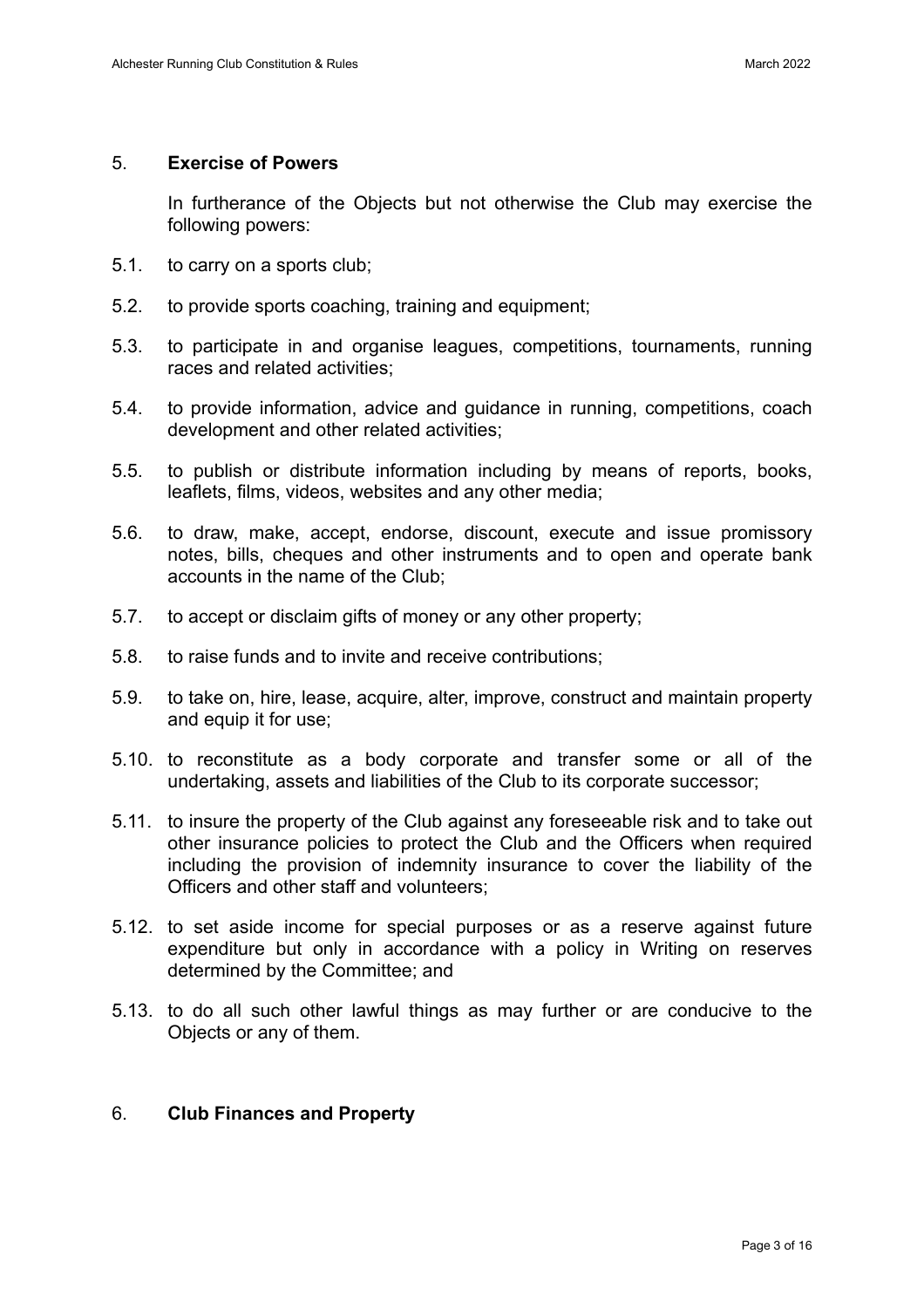- 6.1. A bank account shall be opened and maintained in the name of the Club (**Alchester Running Club**). Designated account signatories shall be the Chair, the Treasurer, Vice Chair and Membership Secretary. Up to two further appointees can be added as decided by the committee on an annual basis. Any sum expended from the Club Account will be in line with the Alchester Running Club Financial Policy. All monies payable to the Club shall be received by the Treasurer and deposited in the Club Account as soon as is reasonably practicable. The Club Account shall be managed in accordance with any finance policy drawn up by the Committee and/or in accordance with the reasonable instructions of the Committee (acting collectively) from time to time.
- 6.2. The Club's financial year shall end on 31st December each year or such other date as the Committee may determine from time to time provided that no financial year shall be shortened to less than nine months or extended to more than fifteen months.

### 7. **Affiliation**

Subject to these Rules and the general law, the Club shall (as the case may be) become a member of or affiliate to England Athletics and any constituent body designated to it by England Athletics and the Club shall comply with and uphold the rules and regulations of England Athletics and of any such constituent body for the time being in force.

#### 8. **Club Membership**

- 8.1. The Members from time to time shall be those persons listed in the Club's register of members which shall be maintained by the Membership Secretary.
- 8.2. The Committee may make bye laws under rule 27 below establishing classes of membership with different rights and obligations and shall record such rights and obligations in the Club's register of members.

#### 9. **Admission to Membership**

- 9.1. Any person who wishes to be a Member must apply in such form as is determined by the Committee from time to time and deliver it to the Chair or the Membership Secretary.
- 9.2. Membership of the Club is open to all over the age of 18 without discrimination and may only be refused where admission to membership would be contrary to the best interests of sport or the good conduct and interests of the Club. No person shall be denied membership of the Club on the grounds regardless of age, disability, gender reassignment, marriage and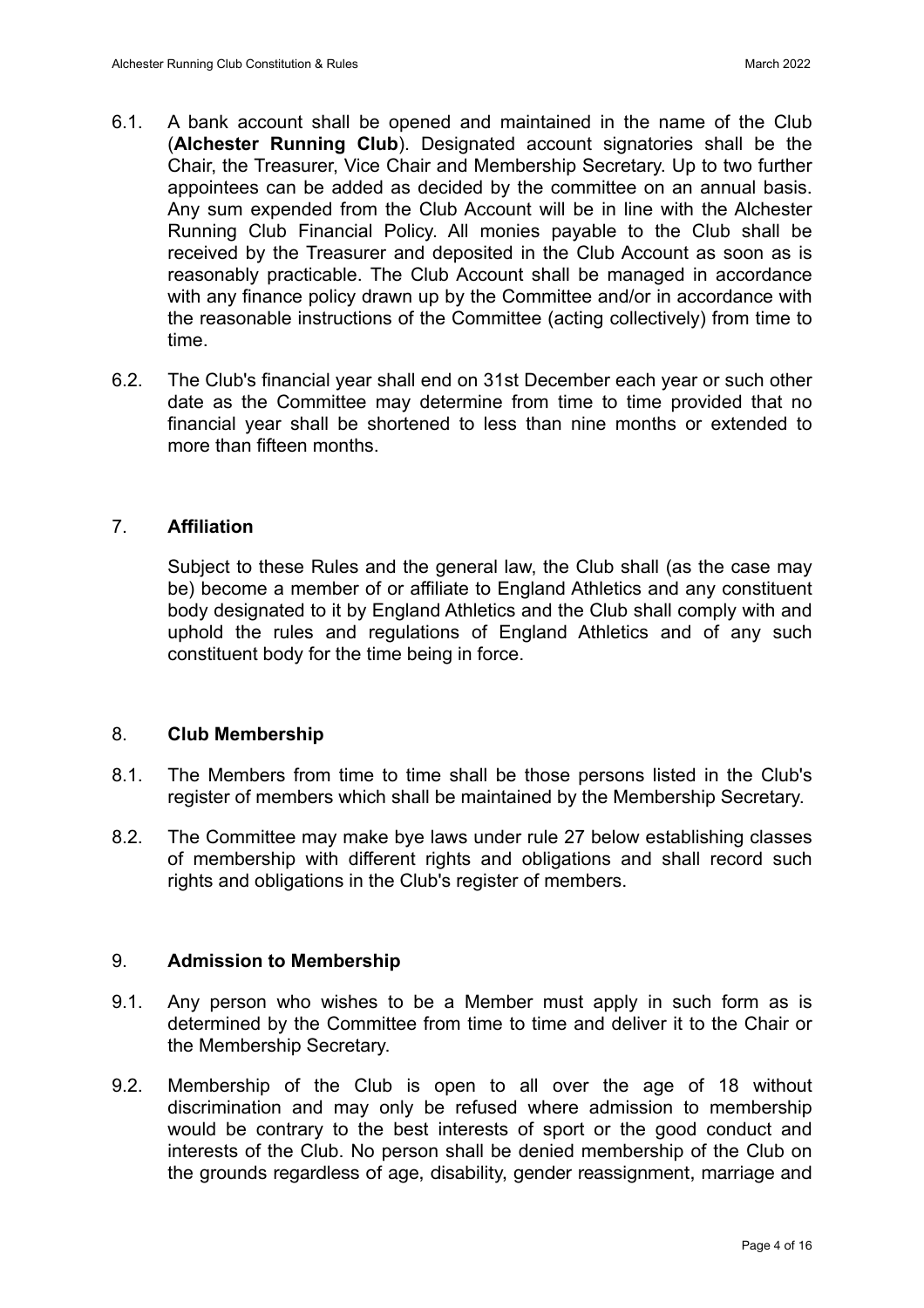civil partnership, pregnancy and maternity, race, religion or belief, sex or sexual orientation. A person may appeal against any denial of membership in accordance with rule 28 below.

- 9.3. The Committee or the Members may from time to time fix the levels of admission fees and annual subscriptions to be paid by different categories of Members provided that the Committee or the Members (as the case may be) shall use its best endeavours to ensure that any such fees or subscriptions do not preclude open membership of the Club. Membership fees are decided annually at the AGM.
- 9.4. Membership is not transferable to anyone else.

### 10. **Conditions of Membership**

- 10.1. These Rules, including any bye laws made under rule 27 below, shall form a binding agreement between each Member and Members shall comply with these Rules and bye laws.
- 10.2. The Members shall pay any admission fees and annual subscriptions set by the Committee under rule 9.3 above.
- 10.3. Subject to these Rules and the general law, the Members shall so exercise their rights, powers and duties and shall where appropriate use their best endeavours to ensure that others conduct themselves so that the business and affairs of the Club are carried out in furtherance of the Objects and in accordance with the rules and regulations of England Athletics and UKA for the time being in force.

### 11. **Cessation of Membership**

- 11.1. Membership of the Club shall terminate if:
	- 11.1.1.the Member dies;
	- 11.1.2.the Member, being an individual, is convicted of a criminal offence which involves dishonesty or any other offence, relating to safeguarding, drugs and any crime involving violence (including any convictions relating to children) at the Committee's discretion
	- 11.1.3.the Member resigns by notice in writing to the Club by giving at least seven days' notice in writing to the Club provided that upon such resignation the number of Members is not less than one.
	- 11.1.4.the Member is in arrears to the Club and their subscriptions or any other payments are at least three months overdue;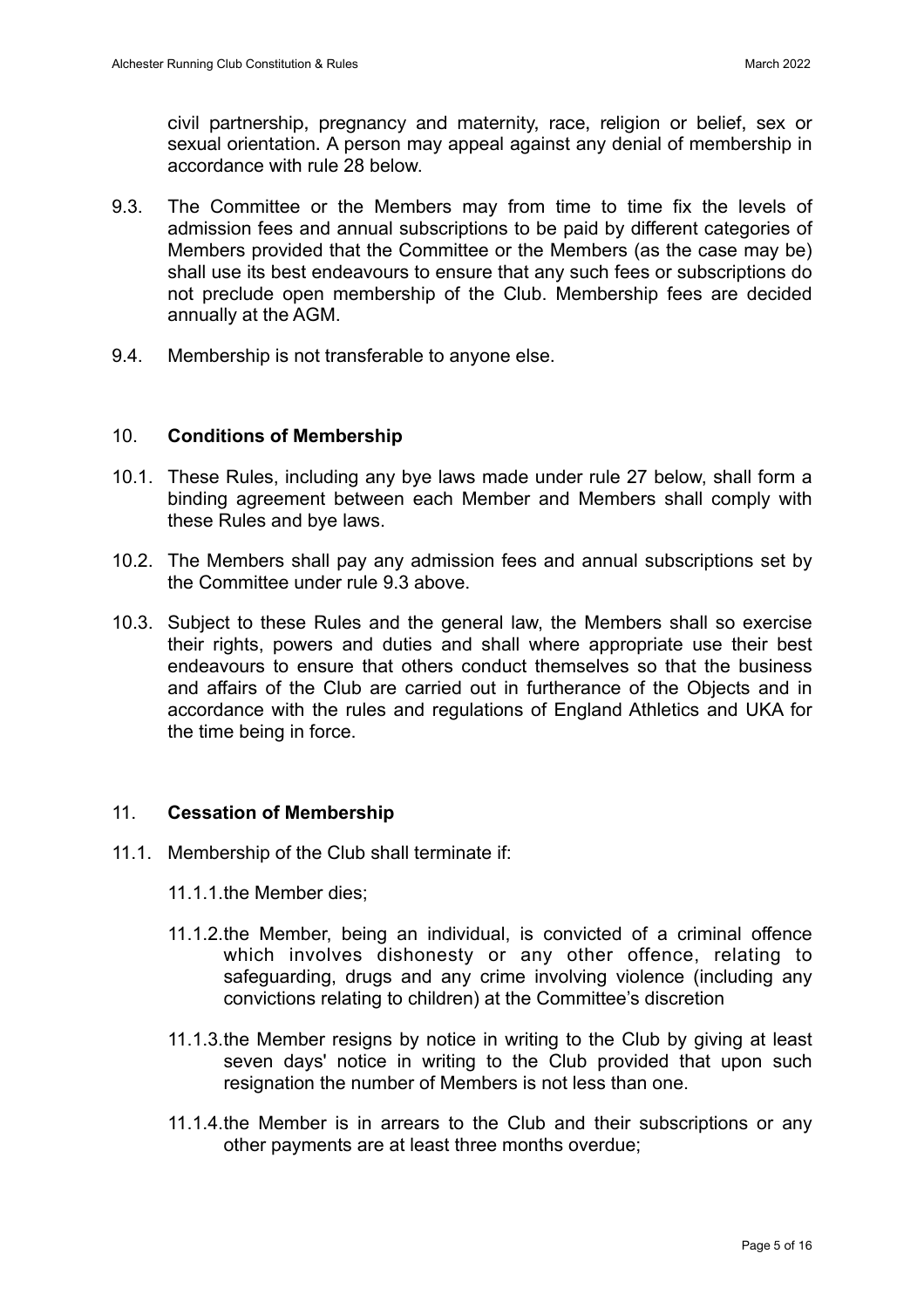- 11.1.5.the Member is removed from membership by a resolution of the Committee as a result of application of the Club's (or England Athletics) disciplinary policy.
- 11.2. The Committee may exclude the Member from the Club's premises until the meeting has considered this matter (save that they shall be entitled to attend the meeting in question for the purpose of making representations to the meeting). A person may appeal against a decision to remove them from membership in accordance with rule 28 below.
- 11.3. Any person ceasing to be a Member forfeits all rights in relation to and claims upon the Club, its property and its funds and has no right to the return of any part of his subscription fee. Without prejudice to the foregoing, the Committee may refund an appropriate part of a resigning Member's subscription fee if it considers it appropriate in all the circumstances.
- 11.4. In the event of a Member's resignation or expulsion, their name shall be removed from the Club's register of members.

### 12. **General Meetings**

- 12.1. The Committee shall call an Annual General Meeting (**AGM**) each year and no more than fifteen months shall pass between one AGM and the next following one. The business of an AGM shall include:
	- 12.1.1.the receipt of a report of the activities of the Club over the previous year;
	- 12.1.2.the receipt of a report of the Club's finances over the previous year;
	- 12.1.3.the election and retirement of Officers; and
	- 12.1.4.any other business.
	- 12.1.5.annual membership fee
- 12.2. All General Meetings other than the AGM shall be called Extraordinary General Meetings (**EGMs**).
- 12.3. An EGM may be called at any time by the Committee at that time and shall also be called within fourteen days of the receipt by the Secretary of a requisition in Writing, signed by not less than thirty per cent of Members stating the purposes for which the EGM is required and the resolutions proposed. Business at an EGM may be any business that may be transacted at an AGM.

### 13. **Notice of General Meetings**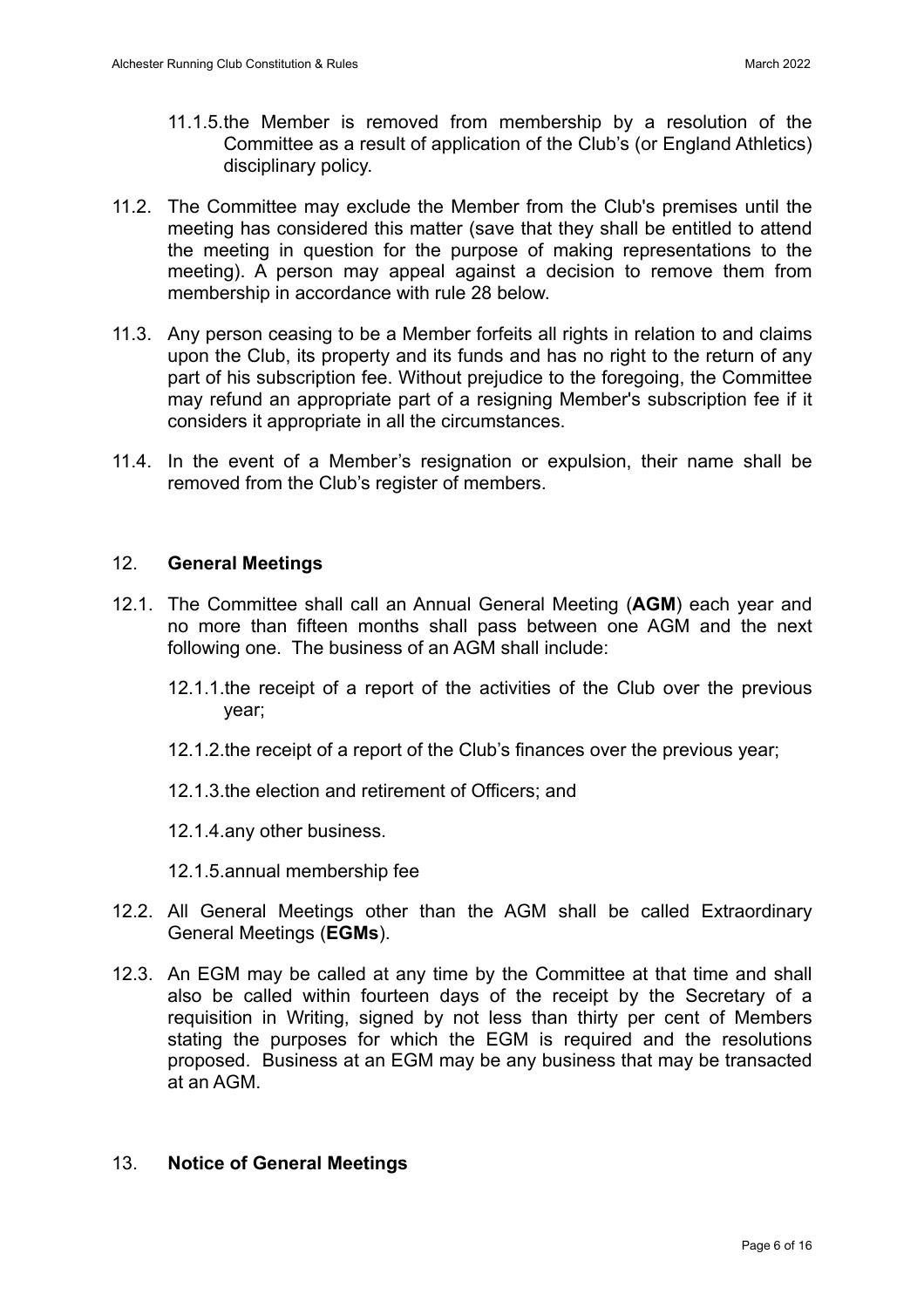- 13.1. An AGM or EGM shall be called on at least twenty one clear days before the meeting save that 90% of all the Members may agree to shorter notice.
- 13.2. The notice shall specify the date, time and place of the meeting and the general nature of the business to be transacted and, in the case of an AGM, shall specify the meeting as such.
- 13.3. The Secretary shall send to each Member at their last known email address written notice of the date of a General Meeting (whether an AGM or an EGM) together with the resolutions to be proposed.
- 13.4. The accidental omission to give notice of a General Meeting to or the nonreceipt of notice of a General Meeting by any person entitled to receive notice shall not invalidate the proceedings at that meeting.

### 14. **Proceedings at General Meetings**

- 14.1. No business shall be transacted at any General Meeting unless a quorum is present. The quorum for an AGM or EGM shall be the greater of 15 Members or 10% of the total number of Members.
- 14.2. If a quorum is not present within half an hour from the time appointed for the meeting or if during a meeting a quorum ceases to be present, the meeting shall stand adjourned to the same day in the next week at the same time and place as the Committee may determine.
- 14.3. If the number of Members present at the adjourned meeting is insufficient to constitute a quorum in accordance with rule 14.1 above, the Members present shall constitute a quorum.
- 14.4. The Chair, or in their absence any other Officer, shall preside as the chair of the meeting. Each Member present shall have one vote but in the event of an equality of votes the chair of the meeting shall have a casting vote.
- 14.5. The Secretary, or in their absence any other Officer, shall enter the minutes into the Club's minute book.
- 14.6. The Committee may make whatever arrangements they consider appropriate to enable Members attending a General Meeting to exercise their rights to speak or vote whether attending directly or by telephone communication or by video conference, an internet video facility or similar electronic method allowing visual and/or audio participation.

### 15. **Powers of the Committee**

15.1. The Committee shall be responsible for the management of all the affairs of the Club and may exercise all the powers of the Club.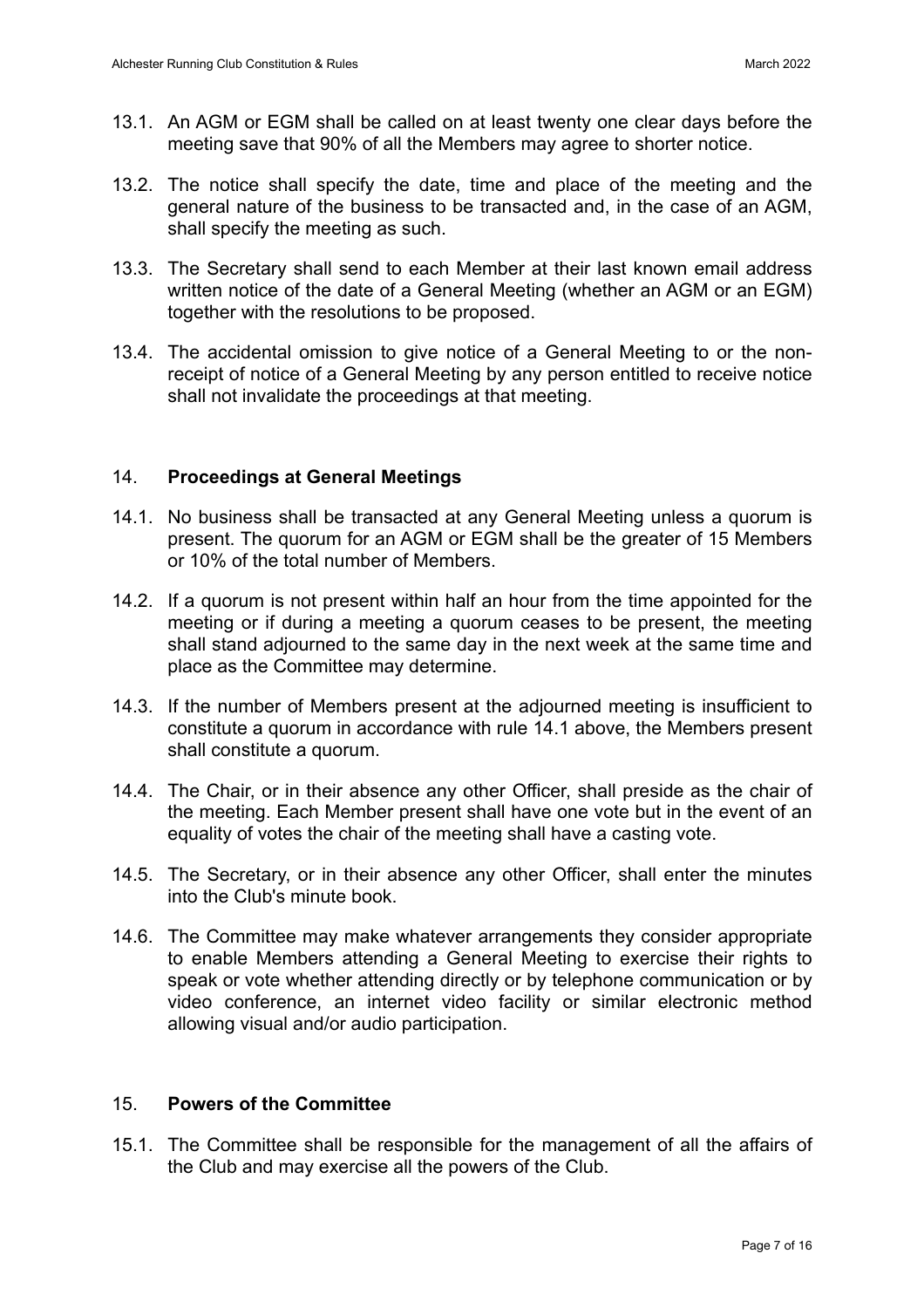- 15.2. No alteration of these Rules and no such direction by the Members shall invalidate any prior act of the Committee which would have been valid if that alteration had not been made or that direction had not been given.
- 15.3. The Committee shall have the power to decide all questions and disputes arising in respect of any issue concerning the Rules.
- 15.4. The Committee may, while retaining responsibility pursuant to rule 15.1, delegate to any person, company or sub-committee any of its powers or functions, the implementation of any of its decisions or the day-to-day management of the affairs of the Club by such means, to such an extent, in relation to such matters or areas and on such terms as they may determine in accordance with these Rules.
- 15.5. Subject to these Rules and the general law, the Committee shall so exercise its rights, powers and duties and shall where appropriate use its best endeavours to ensure that others conduct themselves so that the business and affairs of the Club are carried out in furtherance of the Objects and in accordance with the rules and regulations of England Athletics and UKA for the time being in force.

### 16. **The Committee**

- 16.1. The Committee shall consist of a minimum of four Officers, including the following Officers:
	- 16.1.1.Club Chair;
	- 16.1.2.Club Treasurer;
	- 16.1.3.Club Secretary;
	- 16.1.4.Club Membership Secretary;
	- 16.1.5.any other Officers elected at a General Meeting including Welfare.
- 16.2. Officers should inform the Secretary in writing 21 days in advance of the AGM if they are retiring. Committee Members should inform the Secretary 14 days in advance of the AGM if they are retiring.
- 16.3. Officers shall be elected by the Members at an AGM. Nominations for election of Members as Officers shall be made:
	- 16.3.1.In Writing to the Secretary, by the Member who is nominating themselves, at least 5 days ahead of the AGM.
	- 16.3.2.Officers will be elected by a majority vote of members at the AGM.
- 16.4. Each Officer shall hold office from the date of election until the conclusion of the next AGM. A retiring Officer may be re-elected at the AGM.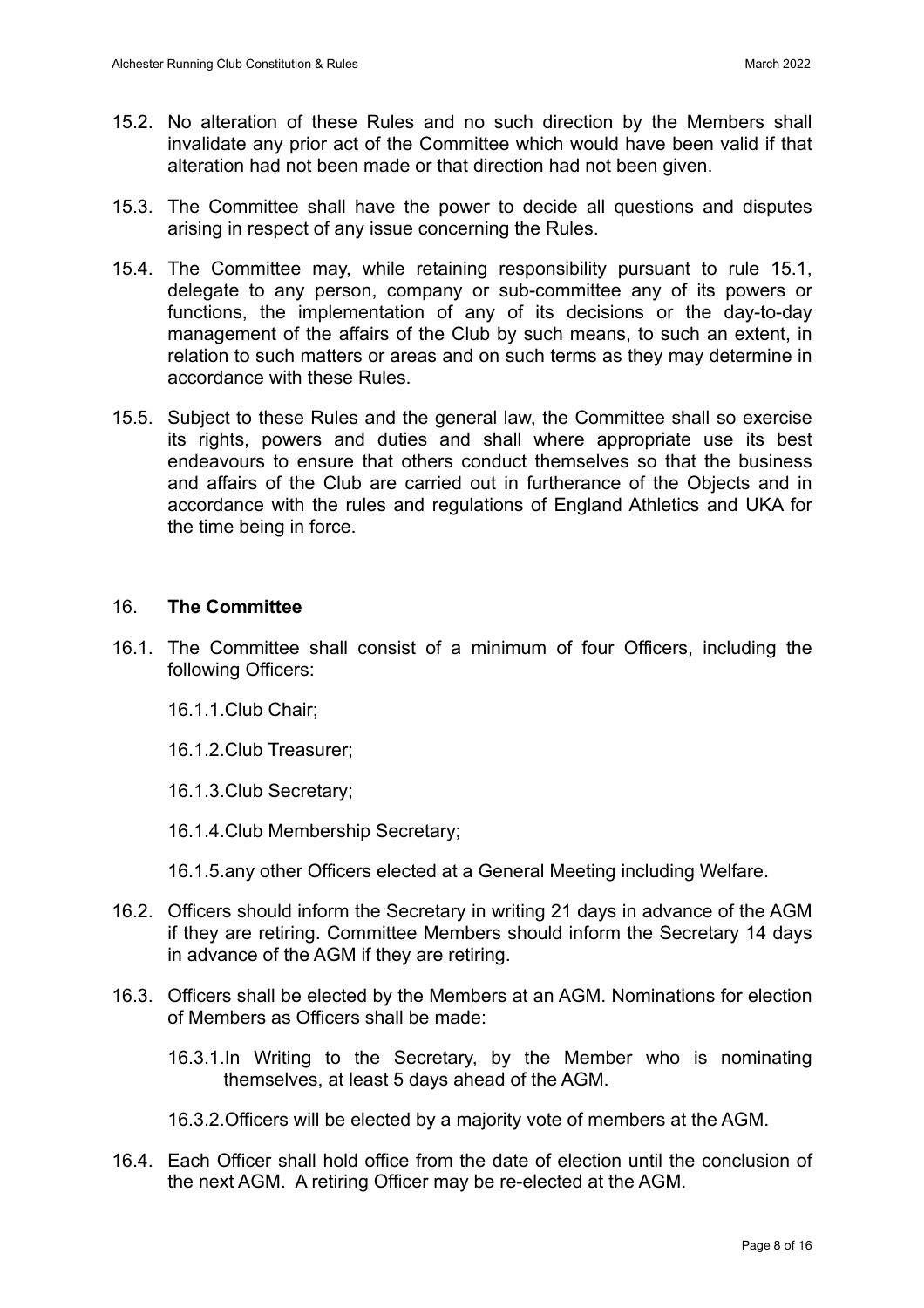- 16.5. Any vacancy on the Committee which arises between one AGM and the next may be filled by a Member proposed by one Officer, seconded by another Officer and approved by the Committee.
- 16.6. An Officer may not appoint an alternate or substitute to act on their behalf at any Committee meeting.
- 16.7. At least three members of the clubs committee should be unrelated or not cohabiting.

### 17. **Calling a Committee Meeting**

- 17.1. The Committee shall hold not less than four meetings each year.
- 17.2. A meeting of the Committee shall be called on not less than seven days notice to all Officers unless the Chair determines that urgent circumstances necessitate shorter notice.
- 17.3. Notice of a Committee meeting shall be given to each Officer save that it shall not be necessary to give notice of a meeting to an Officer who is absent from the United Kingdom.

### 18. **Proceedings of a Committee Meeting**

- 18.1. Subject to the provisions of these Rules, the Committee may regulate its proceedings as it thinks fit.
- 18.2. Meetings of the Committee shall be chaired by the Chair or in their absence the Treasurer, or other Officer shall preside as the chair of the meeting. The chair of the meeting shall (subject to rule 19 below) have a casting vote in the event of a tie.
- 18.3. The quorum for the transaction of business of the Committee shall be the greater of three Officers.
- 18.4. Decisions of the Committee shall be made by a simple majority of those Officers attending the Committee meeting.
- 18.5. Decisions of the Committee of meetings shall be entered into the Club's minute book.
- 18.6. A resolution in Writing signed by all the Officers (or members of a subcommittee) entitled to vote on the matter shall be as valid and effective as if it had been passed at a meeting of Officers or (as the case may be) a subcommittee duly convened and held. Such a resolution may consist of several documents in the same form each signed by one or more of the Officers (or members of the sub-committee).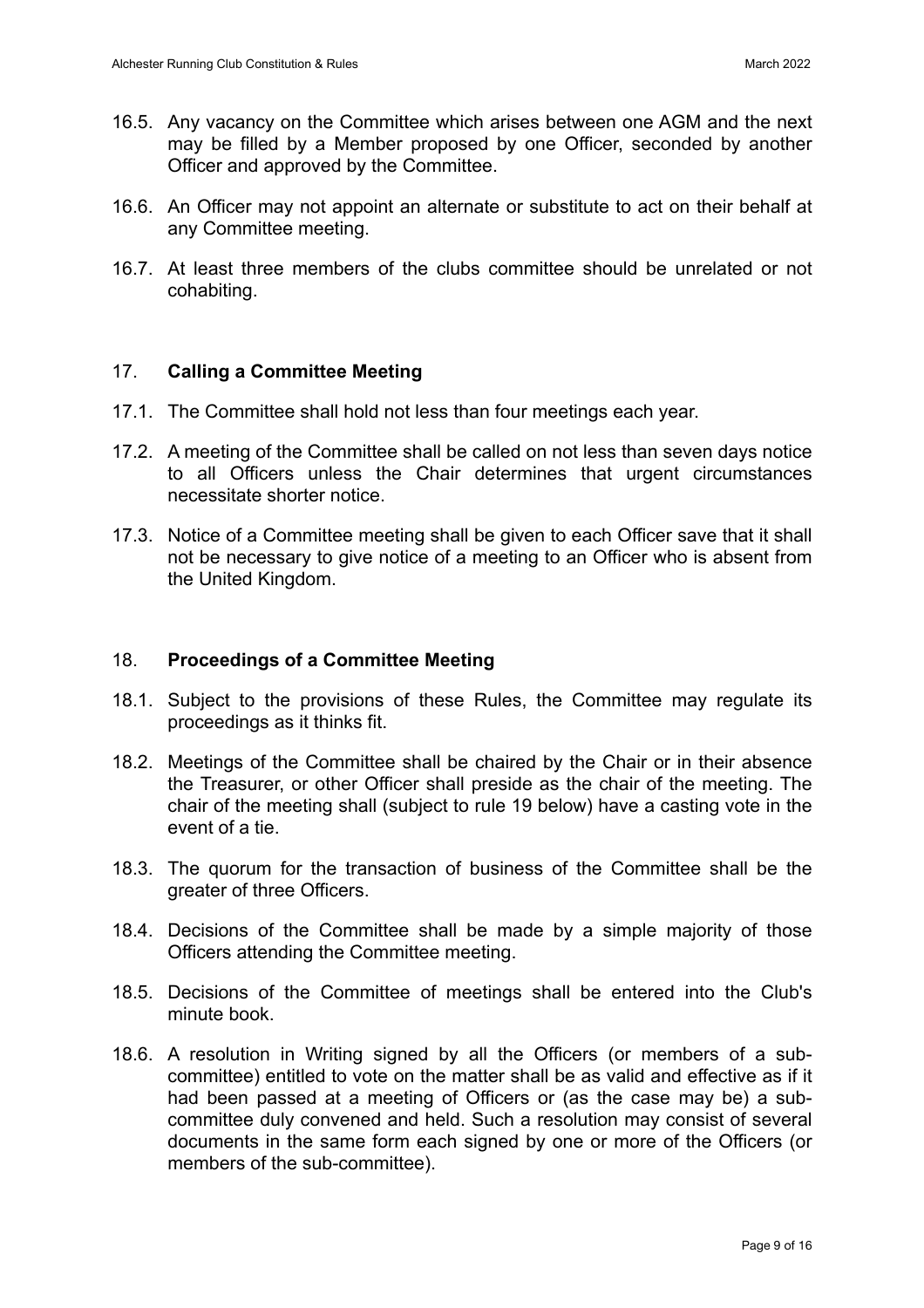#### 19. **Conflicts of Interest**

- 19.1. Each Officer shall declare the nature and extent of any direct or indirect interest in a transaction or arrangement with the Club or a third party which conflicts or may possibly conflict with their duties to the Club.
- 19.2. If the non-conflicted Officers deem there to be a material conflict, the conflicted Officer should withdraw from that part of the meeting and shall not vote.
- 19.3. If there is deemed not to be a material conflict by the non-conflicted Officers, the Officer that declared the conflict shall be allowed to re-join the meeting, take part and vote as applicable.

### 20. **Disqualification from Office**

- 20.1. A person shall cease to hold office as an Officer if:
	- 20.1.1.they are disqualified from holding office as a company director;
	- 20.1.2.they are subject to a decision of England Athletics or UKA that such person be suspended or disqualified from holding office or from taking part in any activity relating to the administration or management of a club;
	- 20.1.3.the Committee reasonably believes that they have become incapable by reason of illness or injury of managing and administering their own affairs and it decides to remove them from office;
	- 20.1.4.they resign from office by notice to the Club (but only if at least the minimum number specified in rule 16 above will remain in office when the notice of resignation is to take effect)
	- 20.1.5.they are absent without the permission of the Committee from all its meetings held within a period of six months without good reason and the Committee decide that their office be vacated;
	- 20.1.6.a bankruptcy order or an order is made against them in individual insolvency proceedings in a jurisdiction other than England and Wales which has an effect similar to that of bankruptcy;
	- 20.1.7.they make a composition with their creditors generally in satisfaction of their debts;
	- 20.1.8.they are removed from office by the Committee on the grounds that they are in material or persistent breach of the Club's code of conduct as amended from time to time. A decision to remove an Officer from office under this rule 20.1.8.2 may only be passed if: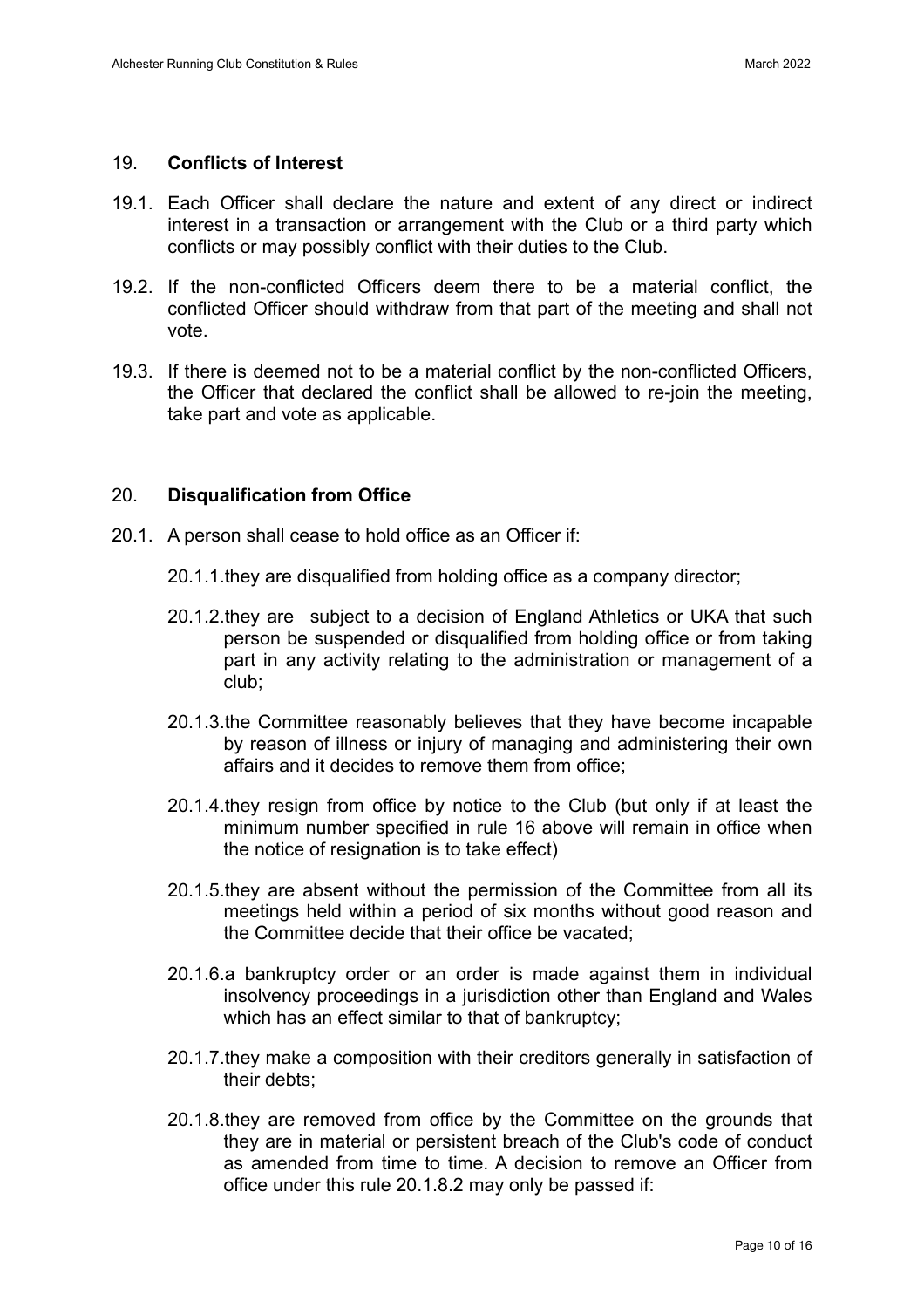- 20.1.9. the Officer has been given at least twenty one clear days' notice in Writing of the Committee meeting at which the decision will be made and the reasons why it is to be proposed; and
- 20.1.10. the Officer or, at the option of the Officer, the Officer's representative (who need not be an Officer) has been allowed to make representations to the meeting; or
- 20.1.11.they cease to be a Member for any reason whatsoever.
- 20.2. The provisions of rule 20.1 above shall also apply to sub-committees and any member of a sub-committee who is not an Officer

## 21. **Club Teams**

- 21.1. At its first meeting following each AGM the Committee shall appoint one or more Members to be responsible for any club Teams as required.
- 21.2. The appointed Members shall be responsible for managing the affairs of the team. The appointed Members shall present to the Committee at its last meeting prior to an AGM a written report of the activities of the team.

#### 22. **Irregularities**

The proceedings at any meeting or on the taking of any poll or the passing of a written resolution or the making of any decision shall not be invalidated by reason of any accidental informality or irregularity (including any accidental omission to give or any non-receipt of notice) or any want of qualification in any of the persons present or voting or by reason of any business being considered which is not specified in the notice.

#### 23. **Minutes**

The Committee shall cause minutes to be made and stored in the Alchester Running Club shared computer file system:

- 23.1. of all appointments of Officers made by the Members or the Committee;
- 23.2. of all resolutions of the Members and of the Committee (including decisions of the Committee made outside a meeting); and
- 23.3. of all proceedings and reports of meetings of the Club and of the Committee, and of sub-committees, including the names of those present at each such meeting.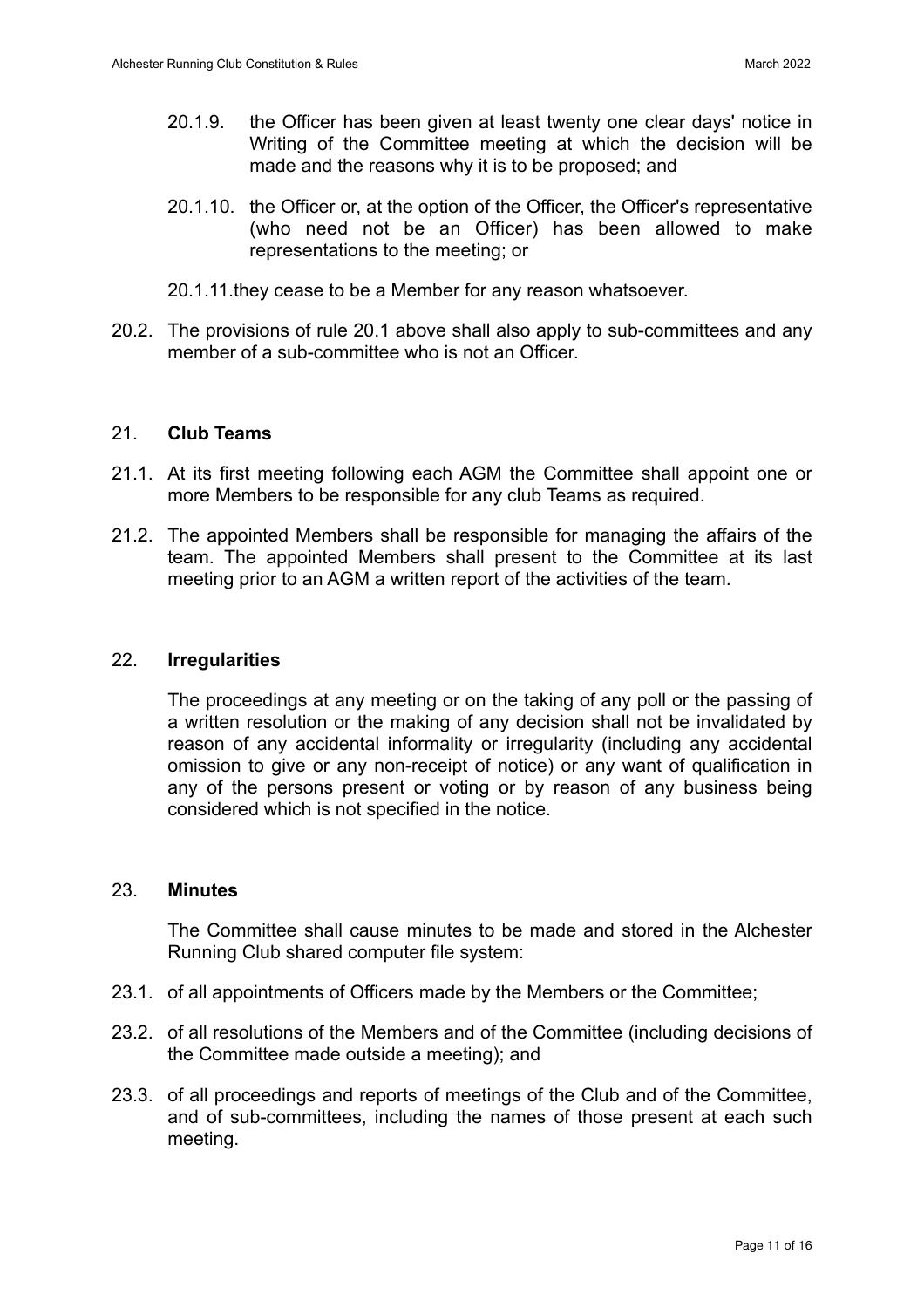### 24. **Communications by the Club**

Subject to these Rules, any document or information (including any notice, report or accounts) sent or supplied by the Club under these Rules may be sent or supplied:

- 24.1. in electronic form; or
- 24.2. by making it available on a website or internet forum.

### 25. **Personal Risk**

- 25.1. Members and guests acknowledge and accept participating in sport of any kind can be dangerous and may result in injury and damage to property. Members and guests shall take personal responsibility for their own actions and participate in the Club's sporting activities at their own risk.
- 25.2. Subject to rule 25.3 below, the liability of the Club and its Officers to any Member is limited to the net assets of the Club.
- 25.3. Nothing in these Rules shall limit or exclude liability:

25.3.1.for death or personal injury caused by negligence;

25.3.2.for any loss or damage caused by criminal or fraudulent conduct; or

25.3.3.for any other liability which cannot lawfully be limited or excluded;

### 26. **Indemnity**

Without prejudice to any other indemnity to which an Officer may otherwise be entitled, every Officer of the Club shall be indemnified out of the assets of the Club against any liability incurred by them in the proper discharge of their duties to the fullest extent permitted by law.

#### 27. **Bye Laws**

27.1. The Committee may from time to time make such bye laws as they may deem necessary or expedient or convenient for the proper conduct and management of the Club and for the purposes of prescribing classes of and conditions of membership and in particular the Committee may by such bye laws regulate:

27.1.1.the establishment of different categories of membership of the Club;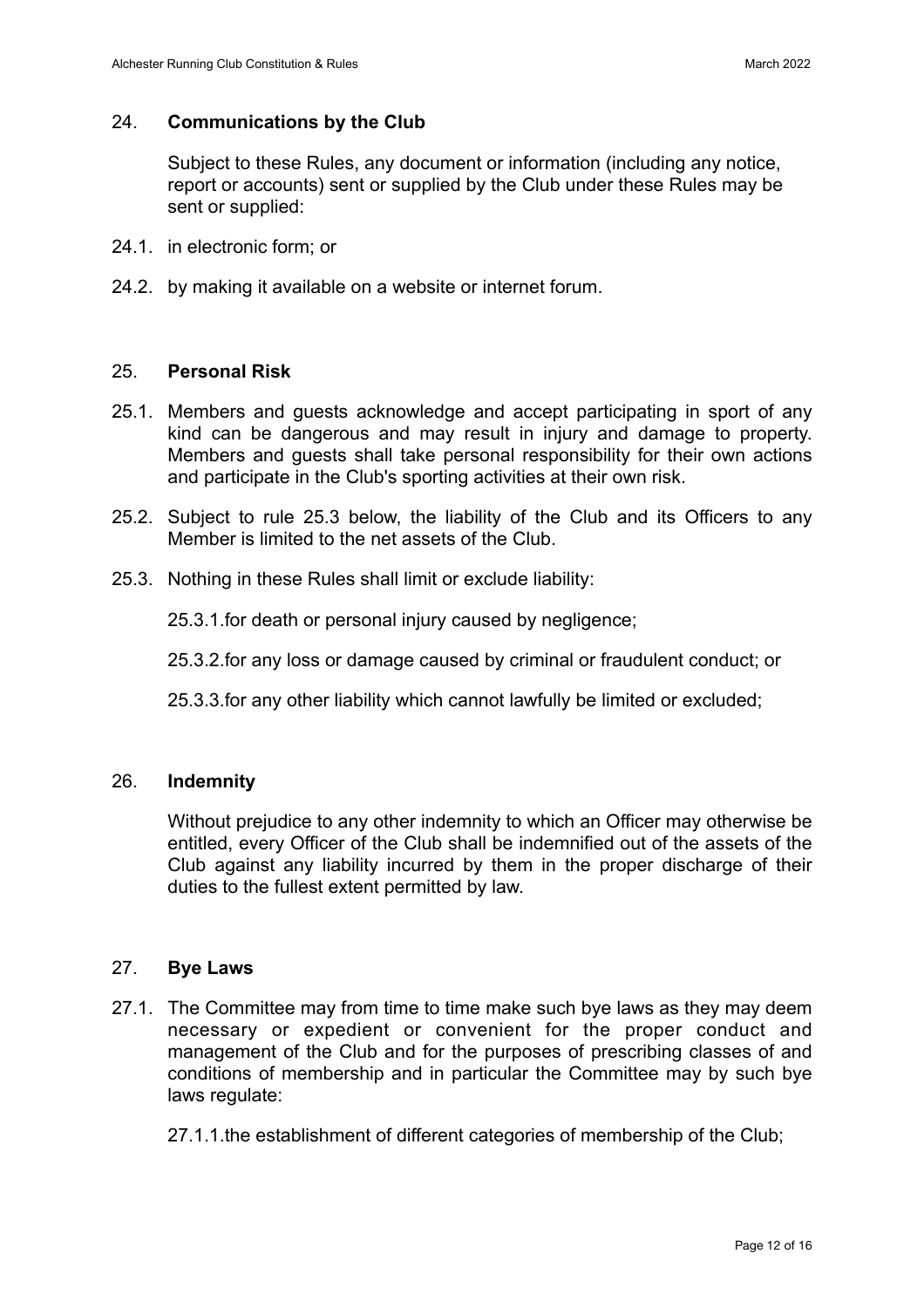- 27.1.2.the admission and classification of Members and the rights and privileges of such Members and the conditions of membership and the terms on which Members may resign or have their membership terminated and the entrance fees, subscriptions and other fees or payments to be made by Members;
- 27.1.3.the creation of regulations, standing orders and bye laws for the better administration of the Club and to govern the functioning of subcommittees to assist the Committee in the better administration of the Club;
- 27.1.4.the adoption or alteration of such other regulations or policies as the Committee thinks fit;
- 27.1.5.the conduct of Members in relation to one another and to the Club's Officers, staff, volunteers or beneficiaries including disciplinary procedures;
- 27.1.6.the terms on which Members and guests may be permitted to take part in the Club's sporting activities;
- 27.1.7.the setting aside of the whole or any part of parts of the Club's premises at any particular time or times or for any particular purpose or purposes;
- 27.1.8.any licensable or other regulated activities of the Club.
- 27.1.9.the procedure at General Meetings and meetings of the Committee and sub-committees insofar as such procedures are not regulated by these Rules;
- 27.1.10.the appointment of proxies, the form and content of proxy notices, the delivery of proxy notices to the Club and the revocation of such appointments;
- 27.1.11.any procedures to assist the resolution of disputes within the Club;
- 27.1.12.generally, all such matters as are commonly the subject matter of club rules;
- provided that nothing in such bye laws shall prejudice the Club's affiliation to England Athletics.
- 27.2. The Club in General Meeting shall have power to alter, add to or repeal the bye laws and the Committee shall adopt such means as they think sufficient to bring to the notice of the Members all such bye laws.

#### 28. **Complaints and Disputes**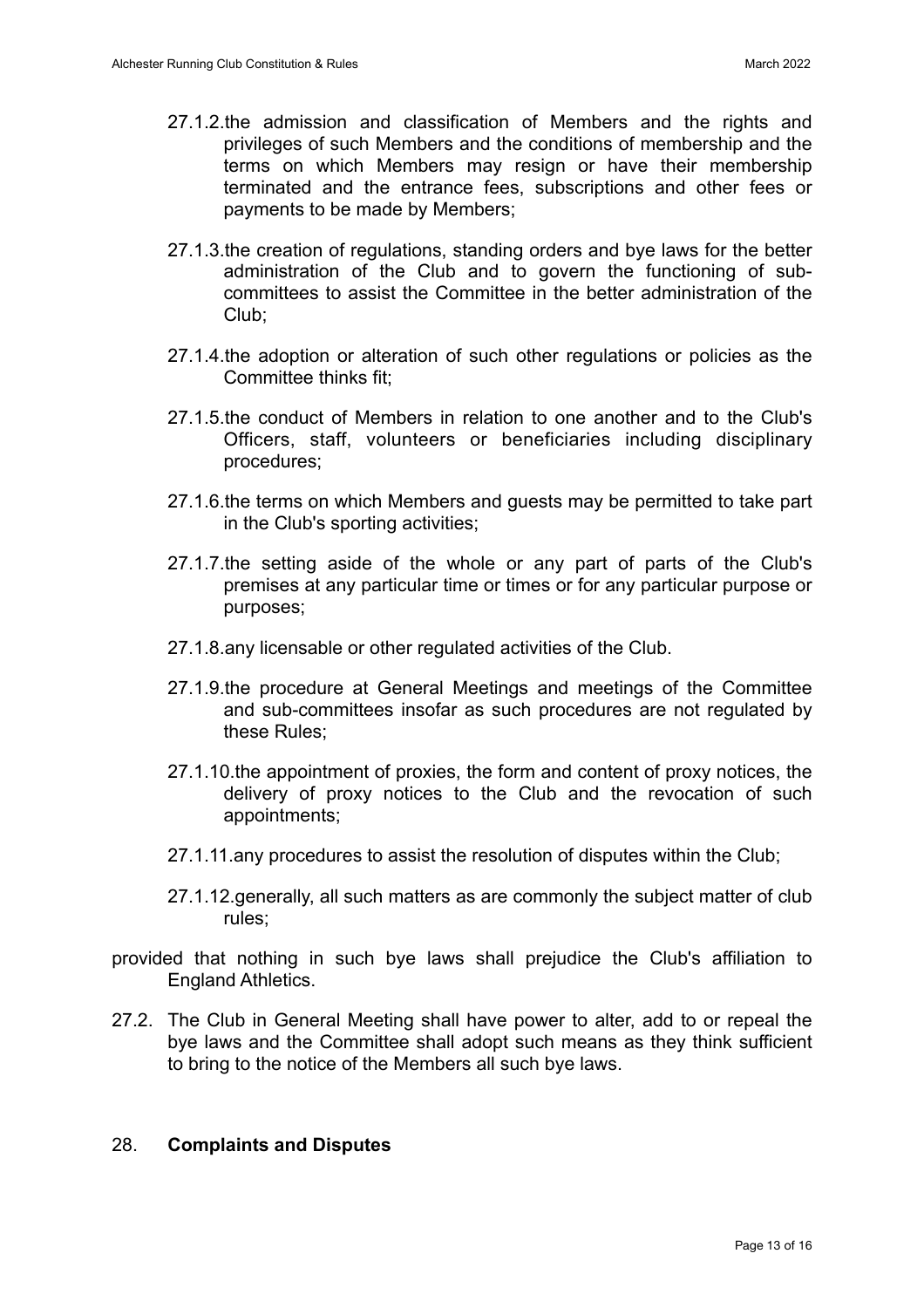- 28.1. All concerns, allegations or reports of malpractice or abuse relating to the welfare of children or vulnerable adults will be recorded and responded to swiftly and appropriately in accordance with the Club's and UKA's/EA's safeguarding policy and procedures. The Welfare Officer shall be the lead Officer for all Members in the event of any safeguarding concerns.
- 28.2. Any complaints of misconduct (improper or unprofessional conduct) regarding the behaviour of Members or Officers shall be dealt with by the Club in accordance with its discipline and appeals process (see section 4.5) and must be presented in writing to the Secretary (and where the matter relates to the Secretary, the complaint must be submitted to the Welfare Officer).Unless exceptional circumstances apply, the Secretary will hear complaints within fourteen days of receiving a complaint. If the complaint is sufficiently evidenced, the Secretary will appoint 3 (three) Club Members (who have no direct or indirect interest/involvement in the matter) to sit on a disciplinary panel. Subject to rule 28.3 below, a decision of the disciplinary panel shall be final and conclusive.
- 28.3. Any appeals must be received by the Secretary within 7 (seven) days of receiving the written decision and, if appropriate, the appeals process will be followed.
- 28.4. Any complaints of serious misconduct (including, without limitation, theft, doping violations, fraud, physical violence, safeguarding policy breaches, serious breach of applicable health and safety, gambling and/or ticketing regulations or any act or omission of the Member or Officer which in the opinion of EA, acting reasonably, brings or is likely to bring the sport of athletics into disrepute) regarding the behaviour of Members or Officers shall be reported and dealt with by EA in accordance with its Disciplinary Procedures.
- 28.5. If a dispute arises between any Members or Officers of the Club about the validity or propriety of anything done by any Member or Officer under these Rules and the dispute cannot be resolved by agreement, the parties to the dispute must first try in good faith to settle the dispute by mediation before resorting to litigation.

# 29. **Alteration of the Rules**

- 29.1. No alterations or amendments shall be made to or in the provisions of these Rules except by resolution at a General Meeting in accordance with these Rules and shall be carried by the majority of at least three-quarters of the Members present.
- 29.2. The Club shall make no additions or alteration to these Rules without the express prior consent of England Athletics or, as the case may be, UKA (insofar as such consent is required under the rules and regulations of England Athletics or UKA for the time being in force).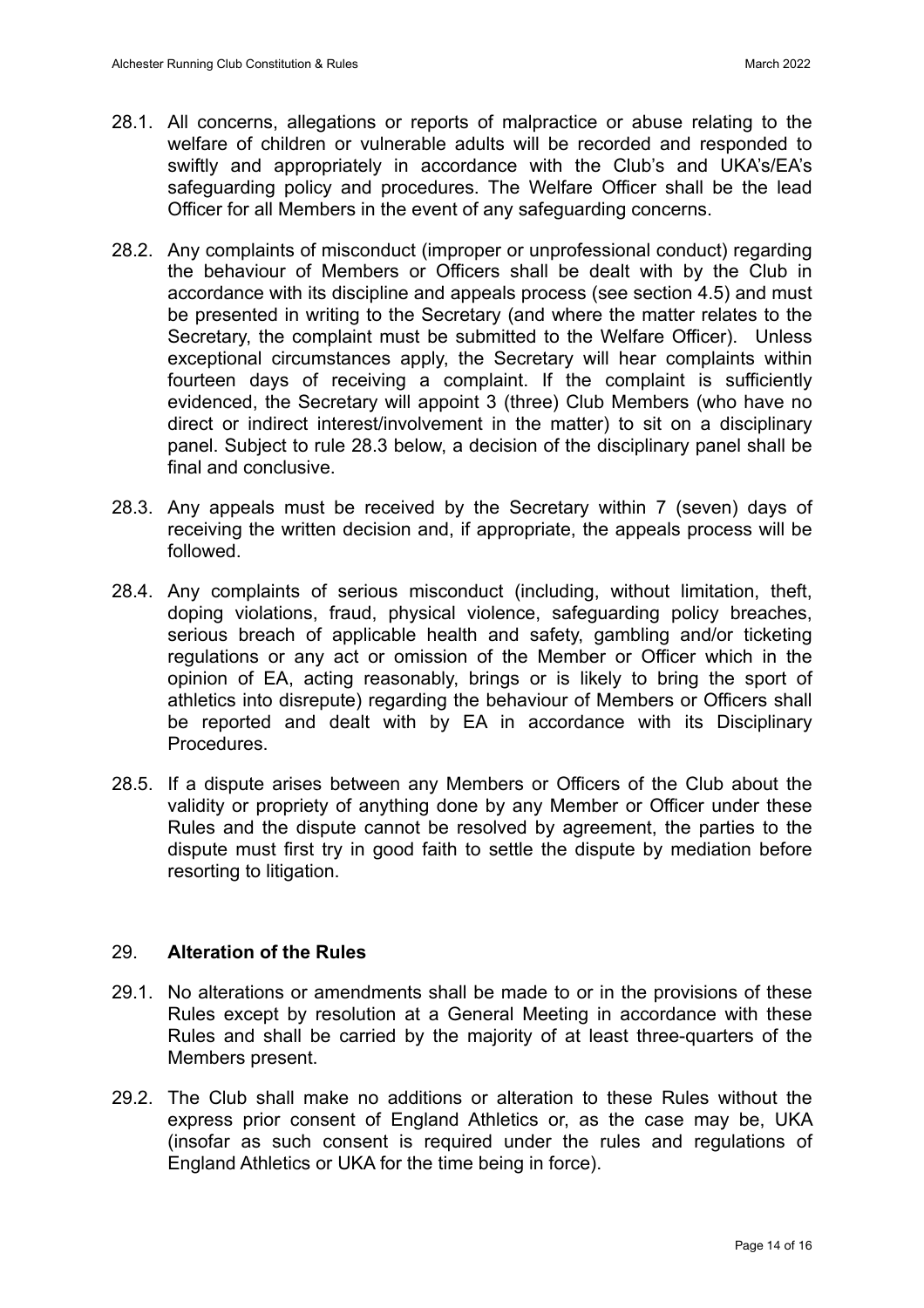#### 30. **Incorporation**

- 30.1. The Members at a General Meeting may authorise the Committee to transfer the assets and liabilities of the Club to a limited company or charitable incorporated organisation established for purposes within, the same as or similar to the Objects and of which the Members will be entitled to be **Members**
- 30.2. On a transfer under rule 30.1 the Committee must ensure that all necessary steps are taken as to:
	- 30.2.1.the transfer of land and other property;

30.2.2.the assignment or novation of contracts and grants;

30.2.3.the trusteeship of any property held as permanent endowment.

#### 30. **Dissolution**

- 30.1. A resolution to dissolve the Club may only be proposed at a General Meeting and shall be carried by the majority of at least three-quarters of the Members present.
- 30.2. The dissolution shall take effect from the date of the resolution and the Committee shall be responsible the winding up of the assets and liabilities of the Club.
- 30.3. Any surplus assets remaining after the discharge of the debts and liabilities of the Club shall be applied or transferred to another club or England Athletics for use by them related to community sports.

### 2. **Declaration**

The Club duly adopted these Rules as its governing document on *[insert date]*

| Signed |  |
|--------|--|
|        |  |

**Chair**

**Jonathon white**

Signed ……………………..